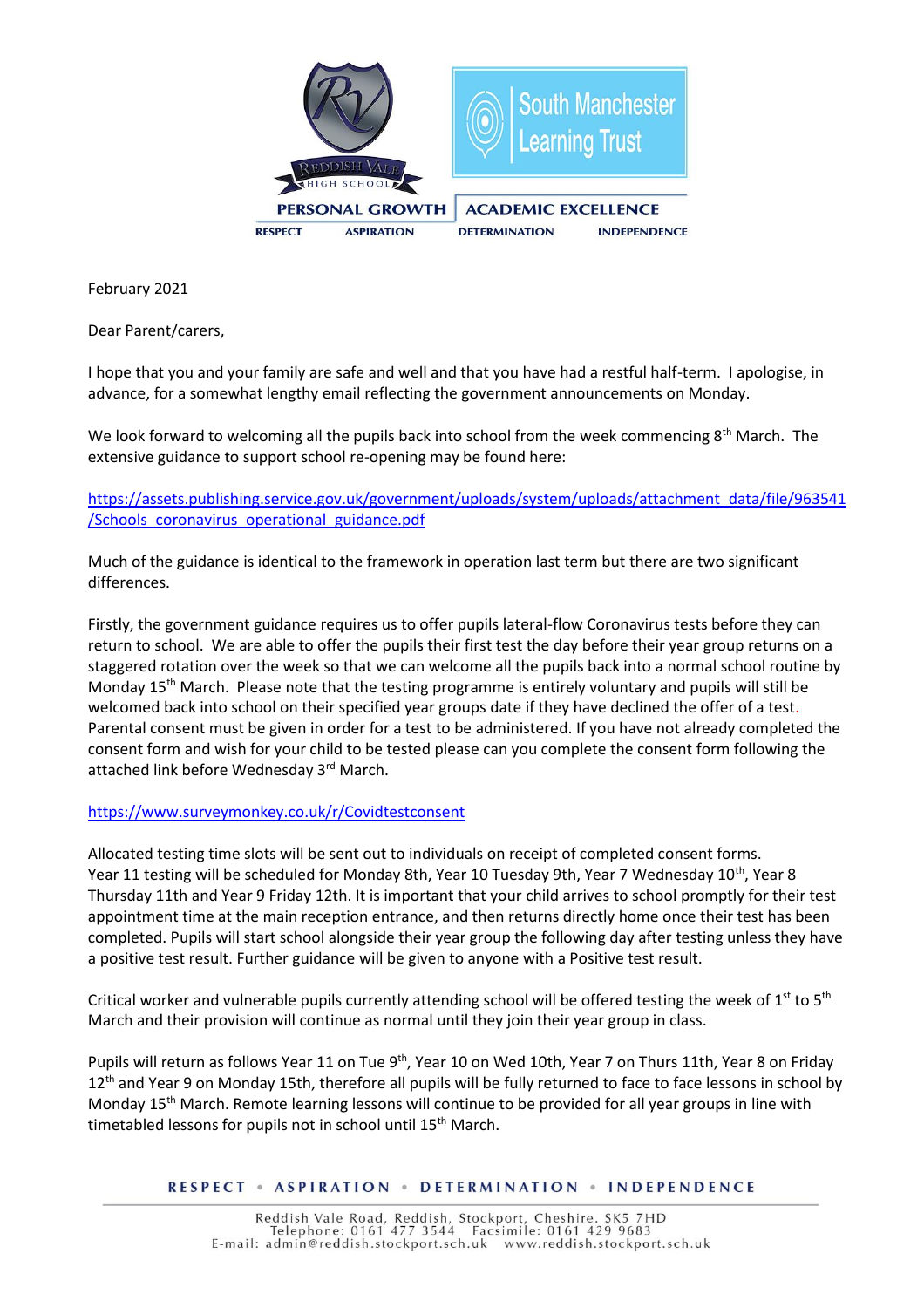

A second and third test will be given to consenting pupils during school time 3-5 days apart, following this, pupils will be issued with self-test kits alongside training to complete at home moving forwards.

On return to school, pupils will resume the same model as last term. This means pupils will be based in hubs, have staggered starts, entries, exits, break, lunches and have designated zones and gates. A reminder of the daily plan will be on the website should you need this. It is important that pupils arrive promptly at their designated entrance points to avoid crossing of bubbles. Please discourage your child from arriving too early and to congregate at the gates or arrive once the gates have been closed to the year group bubble. Standards and expectations regarding behaviour will be upheld and pupils should return to school wearing full school uniform and fully equipped. Attendance at school is mandatory. There is a direct link between attendance and academic success so it is important we all work together to ensure your child is in school every day. Pupils who were issued with a laptop should return these to year teams once back in school.

Secondly, the guidance requires pupils to wear masks in lessons where social distancing cannot be maintained. Pupils will need to wear a mask in lessons as well as in corridors and communal areas. Clearly this change will not apply to those who are exempt for a clinical reason. May I thank you in advance for ensuring that the pupils have a suitable mask to wear each day. We would recommend the reusable, multi-layered fabric masks suggested by the [UK government](https://www.gov.uk/government/publications/face-coverings-when-to-wear-one-and-how-to-make-your-own/face-coverings-when-to-wear-one-and-how-to-make-your-own) and by the [World Health Organisation](https://www.who.int/emergencies/diseases/novel-coronavirus-2019/advice-for-public/when-and-how-to-use-masks) rather than the disposable masks which have a much greater environmental impact. The teachers will advise specifically on occasions where masks are not to be worn in lessons e.g. for safety reasons during science experiments or during exercise.

In school, we will continue to emphasise to the pupils the importance of hand washing, social distancing and the use of sanitiser, as well as mask wearing and we will expect the pupils to comply fully with these public health guidelines. We will strike a pragmatic balance between opening windows to ventilate classrooms and maintaining temperatures. The cleaning team will sanitise high risk areas such as toilets or door-plates regularly during the day and we will 'fog' rooms after school to further reduce the chances of Coronavirus being transmitted within the school site.

When the pupils return to school, the teachers will take time to check that the material taught remotely this term has been properly learned and address any gaps in knowledge or understanding as well as moving on with the teaching of new material. We will return to the normal homework arrangements for all pupils by 15<sup>th</sup> March. The guidance allows us to offer most of the co-curricular activities at lunchtimes and afterschool, in exactly the same way as last term. The school bus services will operate as normal at the start and the end of the school day from  $9<sup>th</sup>$  March.

Please do not send your child to school if they have possible symptoms of Coronavirus: a high temperature, a new, continuous cough or a loss or change to the sense of smell or taste. If your child does show these symptoms then please keep them at home, arrange for them to be tested for Coronavirus and let us know of any positive results. If a pupil tests positive, they may not have been in school when they were contagious therefore other pupils would not necessarily need to self-isolate. Equally, we would decide, in cooperation with the local public health authorities, whether there is any risk of other pupils being exposed to Coronavirus as direct contacts of the pupil who has tested positive. Direct contact is defined as;

## **RESPECT • ASPIRATION • DETERMINATION • INDEPENDENCE**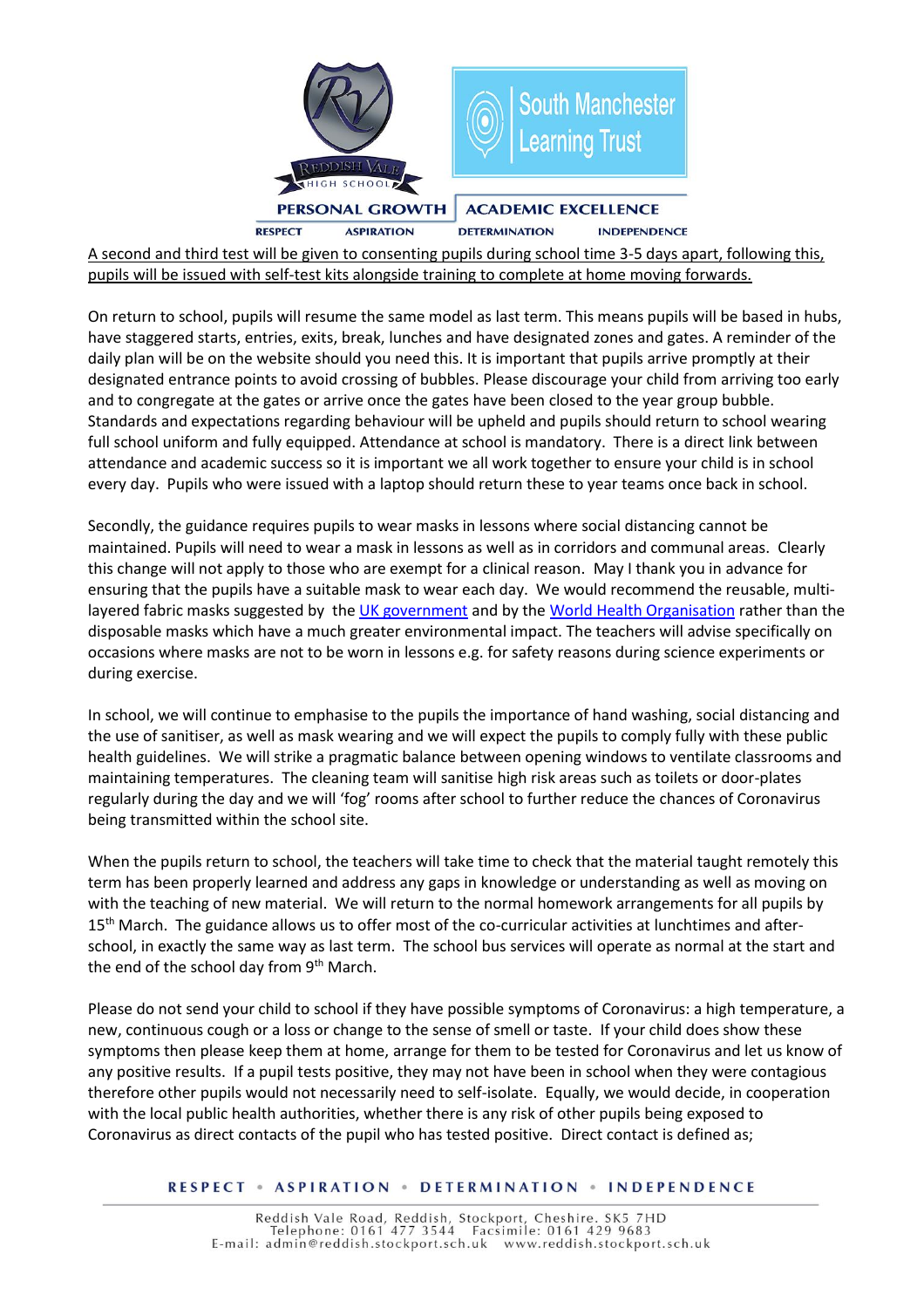

- face-to-face contact including being coughed on or having a face-to-face conversation within one metre
- being within one metre for one minute or longer without face-to-face contact
- being within 2 metres of someone for more than 15 minutes (either as a one-off contact, or added up together over one day)
- travelled in the same vehicle or a plane

We will notify all parents if a group of pupils does need to self-isolate for a period of 10 days. Pupils may also be self-isolating because they are waiting for a test result or because a family member has tested positive; whatever the reason for the self-isolation we will support the pupils remotely with their learning, from the day after we are notified or sooner, assuming that they feel well.

If a pupil develops symptoms of possible Coronavirus at school then we will isolate them in a designated space and ask you to collect them from school.

We await the full outcome of the consultation on the awarding of GCSE grades and I will write separately to Year 11 pupils and their parents setting out our plans for the remainder of the academic year as soon as this is available. Our advice to Year 11 pupils remains that they should continue to engage with lessons and homework to complete the syllabuses and any future assessment or examinations as grades will be based on teacher assessments. The final submission date for grades is June 18<sup>th</sup> therefore judgements will be made on pupils historic work alongside work completed up to that point. GCSE Results day is scheduled for12th August 2021, further details regarding this will be shared at a later date.

Thank you, once again, for your cooperation and support of the school in these difficult times.

Yours faithfully,

*Ugran* 

Linda Hanson Headteacher

|           | Mon 8 | <b>Tue</b><br>9 | <b>Wed</b><br>10 | <b>Thurs</b><br>11 | Fri<br>12 | Mon<br>15 | <b>Tue</b><br>16 | Wed<br>17 | <b>Thurs</b><br>18 | Fri<br>19 |
|-----------|-------|-----------------|------------------|--------------------|-----------|-----------|------------------|-----------|--------------------|-----------|
| <b>Y7</b> |       |                 | Test 1           | Return             |           | Test 2    |                  |           | Test 3             |           |
| <b>Y8</b> |       |                 |                  | Test 1             | Return    | Test 2    |                  |           | Test 3             |           |
| <b>Y9</b> |       |                 |                  |                    | Test1     | Return    | Test 2           |           |                    | Test 3    |

**RESPECT . ASPIRATION . DETERMINATION . INDEPENDENCE**